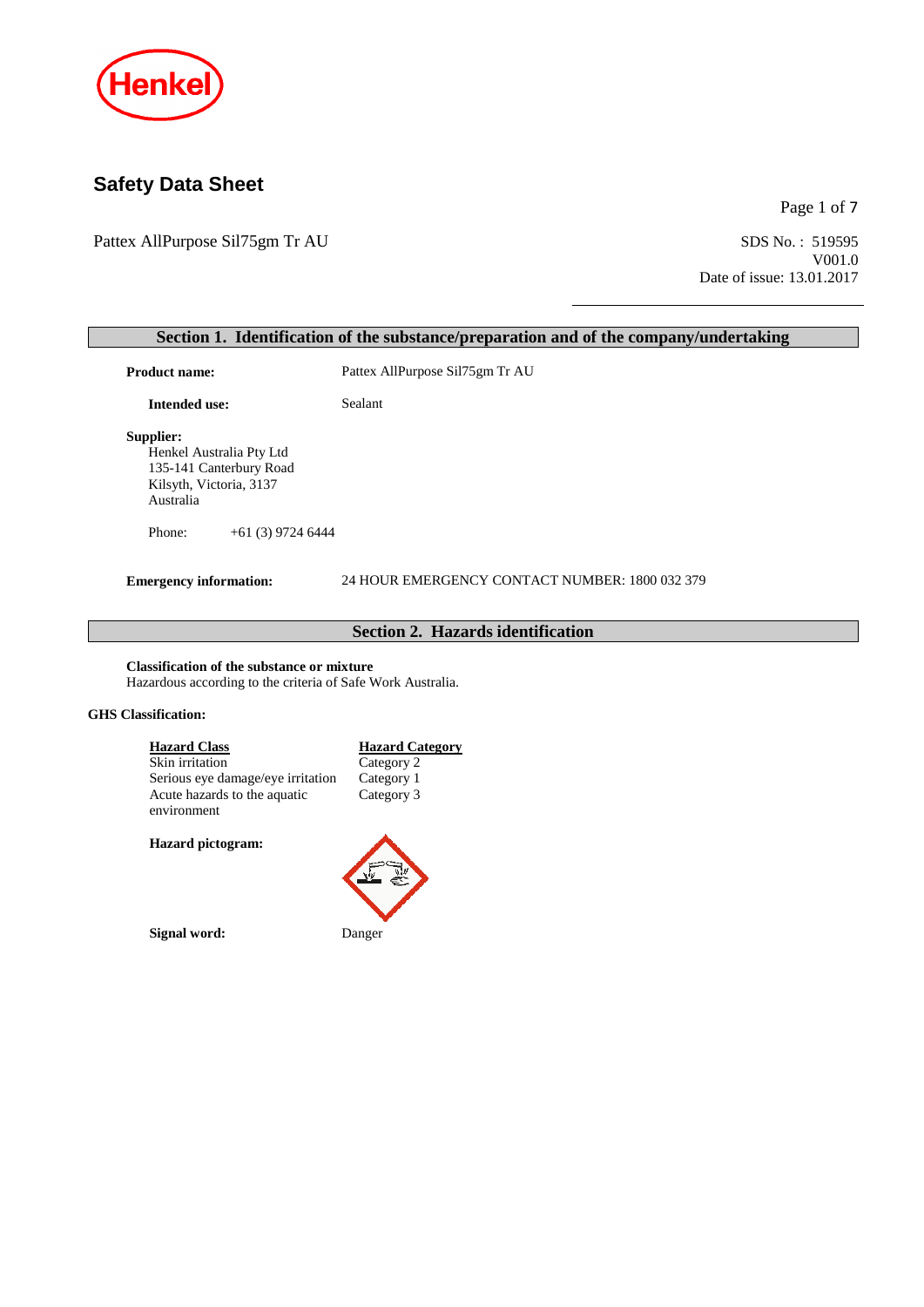| <b>Hazard statement(s):</b>                              | H315 Causes skin irritation.<br>H318 Causes serious eye damage.<br>H402 Harmful to aquatic life.                                                                                                                                                                                                                                                                                                                                                                                                         |
|----------------------------------------------------------|----------------------------------------------------------------------------------------------------------------------------------------------------------------------------------------------------------------------------------------------------------------------------------------------------------------------------------------------------------------------------------------------------------------------------------------------------------------------------------------------------------|
| <b>Precautionary Statement(s):</b><br><b>Prevention:</b> | P264 Wash hands thoroughly after handling.<br>P280 Wear protective gloves/protective clothing/eye protection/face protection.                                                                                                                                                                                                                                                                                                                                                                            |
| <b>Response:</b>                                         | P302+P352 IF ON SKIN: Wash with plenty of soap and water.<br>P305+P351+P338+P315 IF IN EYES: Rinse cautiously with water for several minutes.<br>Remove contact lenses, if present and easy to do. Continue ringing. Get immediate medical<br>advice/attention.<br>P332+P313 If skin irritation occurs: Get medical attention.<br>P362 Take off contaminated clothing.<br>P302+P350+P310 IF ON SKIN: Gently wash with plenty of soap and water. Immediately<br>call a POISON CENTER or doctor/physician. |
| Disposal:                                                | P501 Dispose of contents/container to an appropriate treatment and disposal facility in<br>accordance with applicable laws and regulations.                                                                                                                                                                                                                                                                                                                                                              |

#### **Dangerous Goods information:**

Not classified as Dangerous Goods according to the criteria of the Australian Code for the Transport of Dangerous Goods by Road and Rail (ADG Code).

# **Section 3. Composition / information on ingredients**

### **Identity of ingredients:**

| <b>Chemical ingredients</b>                 | CAS-No.    | <b>Proportion</b> |
|---------------------------------------------|------------|-------------------|
| Distillates, petroleum, hydrotreated middle | 64742-46-7 | $10\%$            |
| Triacetoxyethylsilane                       | 17689-77-9 | $10\%$            |
| Methylsilanetrivl triacetate                | 4253-34-3  | $-10\%$           |
| non hazardous ingredients~                  |            | $60 - 100\%$      |

| <b>Section 4. First aid measures</b> |                                                                                                                                       |  |  |
|--------------------------------------|---------------------------------------------------------------------------------------------------------------------------------------|--|--|
| <b>Ingestion:</b>                    | Do not induce vomiting.<br>Have victim rinse mouth thoroughly with water.<br>Seek medical advice.                                     |  |  |
| Skin:                                | In case of contact, immediately remove contaminated clothing and flush skin with copious<br>amounts of water.<br>Seek medical advice. |  |  |
| <b>Eyes:</b>                         | Rinse immediately with plenty of water, also under the eyelids, for at least 15 minutes.<br>Immediate medical treatment necessary.    |  |  |
| <b>Inhalation:</b>                   | Move to fresh air.<br>Keep warm and in a quiet place.<br>Seek medical advice.                                                         |  |  |
| <b>First Aid facilities:</b>         | Eye wash and safety shower<br>Normal washroom facilities                                                                              |  |  |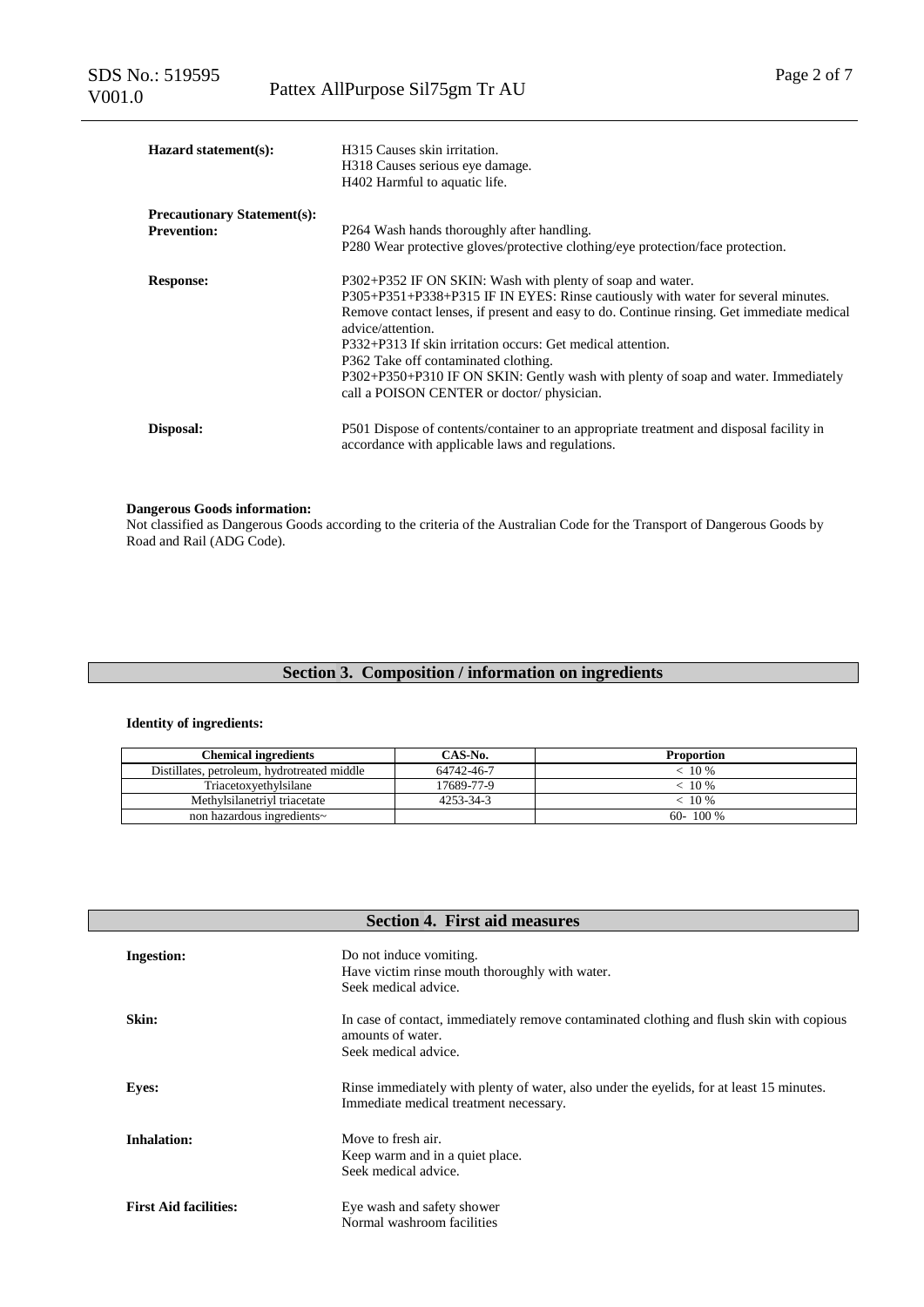**Medical attention and special treatment:**

Treat symptomatically.

| <b>Section 5. Fire fighting measures</b>           |                                                                                                                                                                                                                                                 |  |  |  |
|----------------------------------------------------|-------------------------------------------------------------------------------------------------------------------------------------------------------------------------------------------------------------------------------------------------|--|--|--|
| Suitable extinguishing media:                      | Carbon dioxide, foam, powder                                                                                                                                                                                                                    |  |  |  |
| Decomposition products in case of<br>fire::        | Thermal decomposition can lead to release of irritating gases and vapors.<br>carbon monoxide<br>Carbon dioxide.<br>Oxides of nitrogen.<br>Silica fume<br>Thermal decomposition of this product may release formal dehyde which is a carcinogen. |  |  |  |
| Special protective equipment for<br>fire-fighters: | Wear full protective clothing.<br>Fire fighters should wear positive pressure self-contained breathing apparatus (SCBA).                                                                                                                        |  |  |  |
| <b>Additional fire fighting advice:</b>            | In case of fire, keep containers cool with water spray.<br>Collect contaminated fire fighting water separately. It must not enter drains.                                                                                                       |  |  |  |

# **Section 6. Accidental release measures**

| <b>Personal precautions:</b>      | Avoid contact with skin and eyes.<br>Ensure adequate ventilation.<br>Wear protective equipment.                                                                                                             |
|-----------------------------------|-------------------------------------------------------------------------------------------------------------------------------------------------------------------------------------------------------------|
| <b>Environmental precautions:</b> | Do not let product enter drains.                                                                                                                                                                            |
| <b>Clean-up methods:</b>          | Scrape up as much material as possible.<br>Ensure adequate ventilation.<br>Store in a partly filled, closed container until disposal.<br>Dispose of contaminated material as waste according to Section 13. |

# **Section 7. Handling and storage**

| <b>Precautions for safe handling:</b> | Ensure that workrooms are adequately ventilated.<br>Avoid contact with eyes, skin and clothing.<br>Wear suitable protective clothing, safety glasses and gloves.                  |  |  |
|---------------------------------------|-----------------------------------------------------------------------------------------------------------------------------------------------------------------------------------|--|--|
| <b>Conditions for safe storage:</b>   | Keep container tightly sealed.<br>Do not store or use near heat, spark, open flame or other sources of ignition.<br>Store in a cool, well-ventilated place.<br>$\epsilon$ + 30 °C |  |  |

# **Section 8. Exposure controls / personal protection**

#### **National exposure standards:**

| Ingredient [Regulated substance]          | form of<br>exposure | TWA (ppm) | TWA<br>(mg/m3) | Peak Limit.<br>(ppm) | Peak Limit.<br>(mg/m3) | STEL (ppm) | <b>STEL</b><br>(mg/m3) |
|-------------------------------------------|---------------------|-----------|----------------|----------------------|------------------------|------------|------------------------|
| I OIL MIST. REFINED MINERAL<br>64742-46-7 | Mist.               |           |                |                      |                        |            |                        |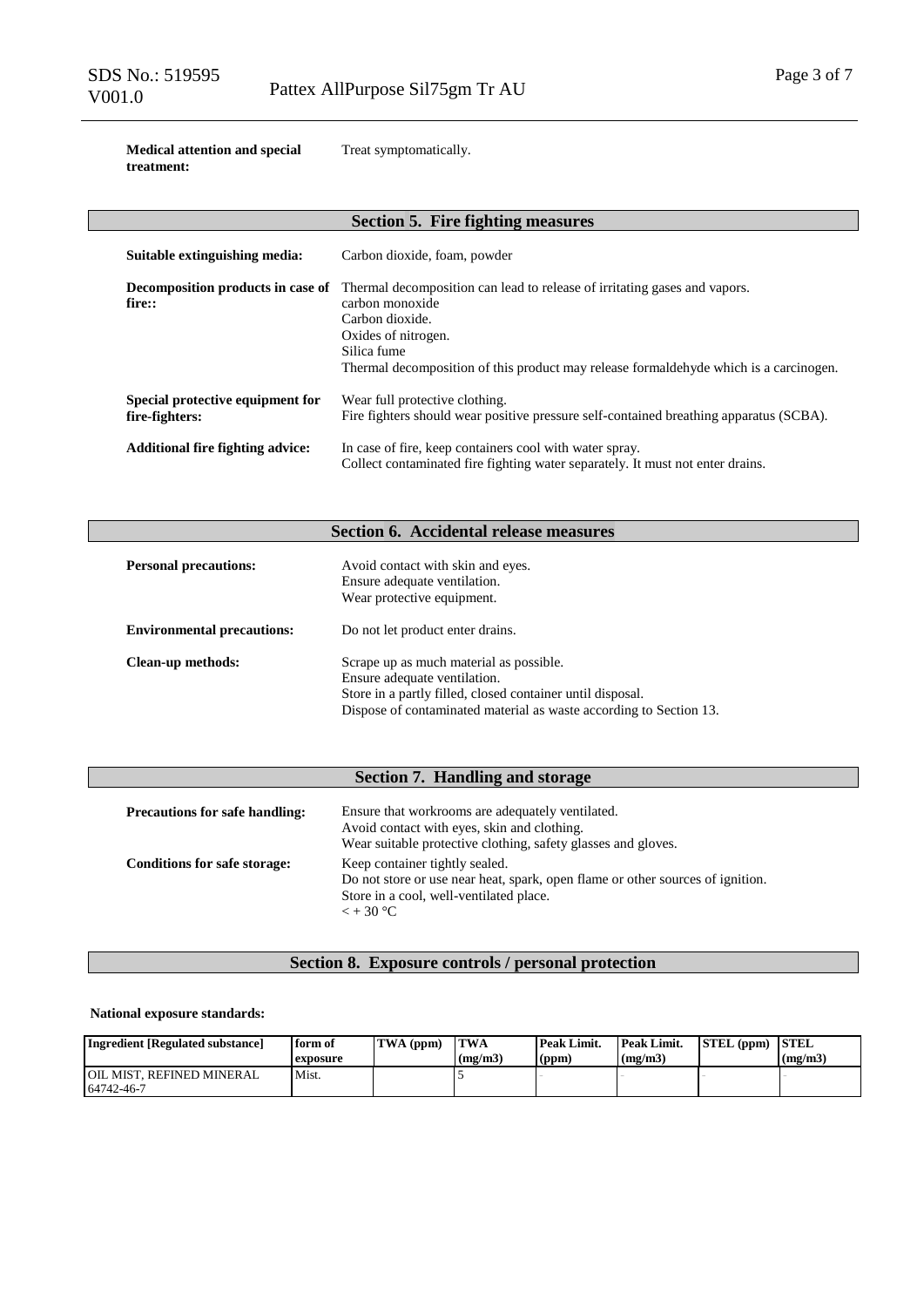| <b>Engineering controls:</b>   | Ensure good ventilation/extraction.                                                                                                                                                                                                                                                                                   |  |  |  |
|--------------------------------|-----------------------------------------------------------------------------------------------------------------------------------------------------------------------------------------------------------------------------------------------------------------------------------------------------------------------|--|--|--|
| Eye protection:                | For eye protection, use tightly fitted safety goggles and a face-shield                                                                                                                                                                                                                                               |  |  |  |
| <b>Skin protection:</b>        | Wear suitable protective clothing.<br>Suitable protective gloves.                                                                                                                                                                                                                                                     |  |  |  |
|                                | Please note that in practice the working life of chemical resistant gloves may be<br>considerably reduced as a result of many influencing factors (e.g. temperature). Suitable<br>risk assessment should be carried out by the end user. If signs of wear and tear are noticed<br>then the gloves should be replaced. |  |  |  |
| <b>Respiratory protection:</b> | If inhalation risk exists, wear a respirator or air supplied mask complying with the<br>requirements of AS/NZS 1715 and AS/NZS 1716.                                                                                                                                                                                  |  |  |  |

# **Section 9. Physical and chemical properties**

Appearance: Neutral **Odor:** Acetic acid **Specific gravity:**  $1.06$ **Specific gravity:**<br>Flash point: Ignition temperature<br>Density: **Solubility in water:** 

Translucent > 93 °C (> 199.4 °F)<br>450 °C (842 °F) 1.06 g/cm3<br>Insoluble

# **Section 10. Stability and reactivity**

| <b>Stability:</b>                           | Stable under recommended storage conditions.                                                                                                                                                                 |  |  |
|---------------------------------------------|--------------------------------------------------------------------------------------------------------------------------------------------------------------------------------------------------------------|--|--|
| Conditions to avoid:                        | Avoid excessive heat and ignition sources.<br>Moisture.                                                                                                                                                      |  |  |
| Incompatible materials:                     | Strong oxidizing agents.<br>Polymerises in presence of water.<br>Reaction with strong acids.<br>Reaction with strong bases                                                                                   |  |  |
| <b>Hazardous decomposition</b><br>products: | Thermal decomposition can lead to release of irritating gases and vapors.<br>Carbon monoxide.<br>Carbon dioxide.<br>Oxides of nitrogen.<br>At higher temperatures (>150C) may release formaldehyde (traces). |  |  |

**Section 11. Toxicological information**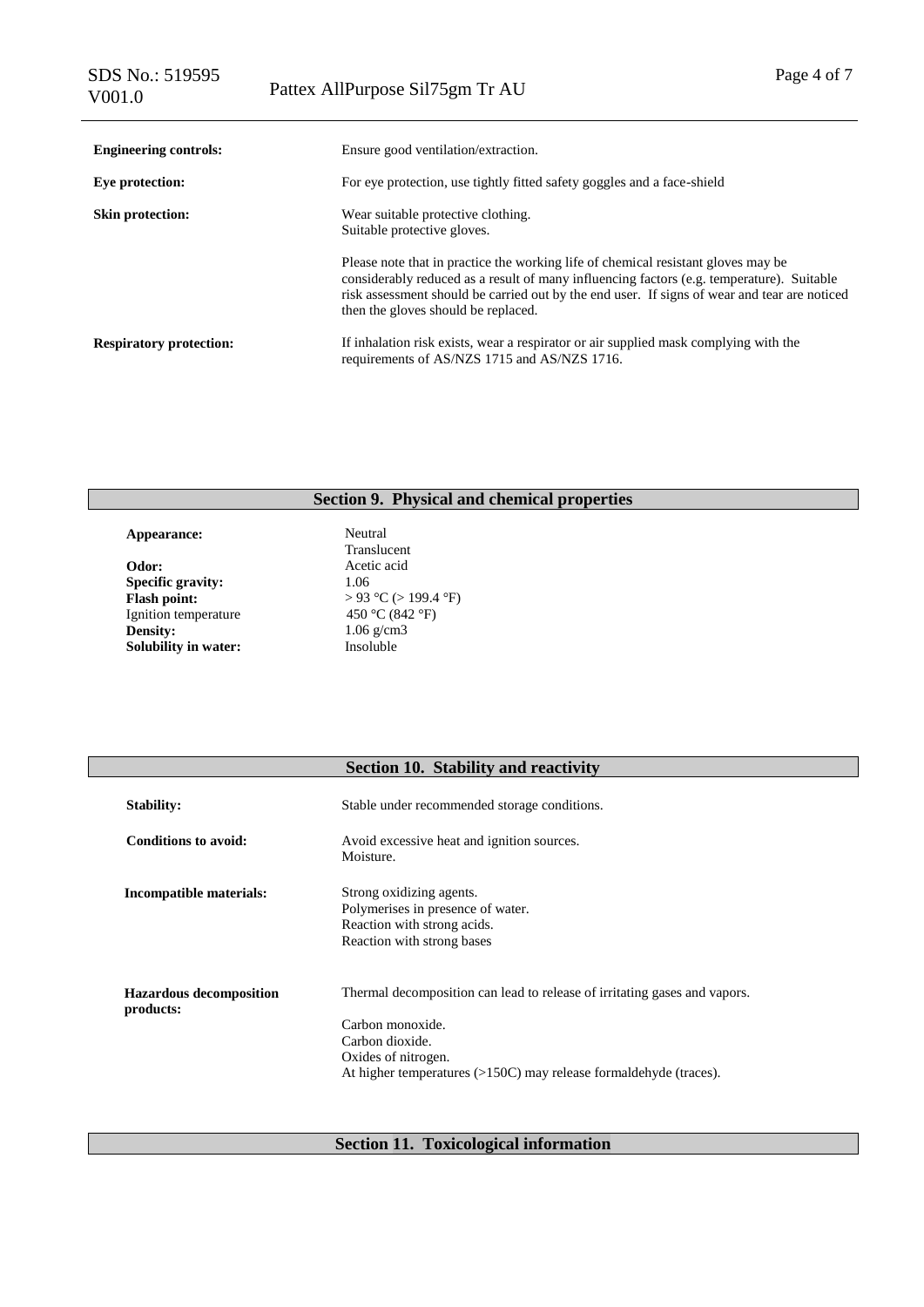| <b>Health Effects:</b> |                                                                                                  |
|------------------------|--------------------------------------------------------------------------------------------------|
| <b>Ingestion:</b>      | Ingestion can cause gastrointestinal irritation, nausea, vomiting and diarrhea.                  |
| Skin:                  | Causes skin irritation.                                                                          |
|                        | Symptoms may include redness, edema, drying, defatting and cracking of the skin.                 |
| <b>Eyes:</b>           | Causes serious eye damage.                                                                       |
|                        | Contact with the eyes may cause moderate to severe eye injury. Eye contact may result in corneal |
|                        | injury. Symptoms may include discomfort or pain, excess blinking and tear production, with       |
|                        | marked redness and swelling of the conjunctiva.                                                  |
| <b>Inhalation:</b>     | Inhalation of vapors or mists of the product may be irritating to the respiratory system.        |

#### **Acute toxicity:**

| <b>Hazardous components</b><br>CAS-No.       | Value<br>type | Value         | Route of<br>application | <b>Exposure</b><br>time | <b>Species</b> | <b>Method</b>                               |
|----------------------------------------------|---------------|---------------|-------------------------|-------------------------|----------------|---------------------------------------------|
| Triacetoxyethylsilane<br>17689-77-9          | LD50          | .460 mg/kg    | oral                    |                         | rat            | OECD Guideline 401 (Acute<br>Oral Toxicity) |
| Methylsilanetriyl<br>triacetate<br>4253-34-3 | LD50          | $1,600$ mg/kg | oral                    |                         | rat            | OECD Guideline 401 (Acute<br>Oral Toxicity) |

# **Section 12. Ecological information**

### General ecological information: Do not empty into drains / surface water / ground water.

# **Ecotoxicity:** Harmful to aquatic life.

**Toxicity:**

| <b>Hazardous</b> components | Value | <b>Value</b>       | Acute           | <b>Exposure</b> | <b>Species</b>               | <b>Method</b>          |
|-----------------------------|-------|--------------------|-----------------|-----------------|------------------------------|------------------------|
| CAS-No.                     | type  |                    | <b>Toxicity</b> | time            |                              |                        |
|                             |       |                    | <b>Study</b>    |                 |                              |                        |
| Distillates, petroleum,     | LC50  | $> 10,000$ mg/l    | Fish            | 96 h            | Pimephales promelas          | <b>OECD</b> Guideline  |
| hydrotreated middle         |       |                    |                 |                 |                              | 203 (Fish, Acute)      |
| 64742-46-7                  |       |                    |                 |                 |                              | <b>Toxicity Test</b> ) |
| Triacetoxyethylsilane       | LC50  | $251 \text{ mg}/1$ | Fish            | 96 h            | Brachydanio rerio (new name: | <b>OECD</b> Guideline  |
| 17689-77-9                  |       |                    |                 |                 | Danio rerio)                 | 203 (Fish, Acute)      |
|                             |       |                    |                 |                 |                              | <b>Toxicity Test</b> ) |
| Triacetoxyethylsilane       | EC50  | $62 \text{ mg/l}$  | Daphnia         | 48h             | Daphnia magna                | <b>OECD</b> Guideline  |
| 17689-77-9                  |       |                    |                 |                 |                              | 202 (Daphnia sp.       |
|                             |       |                    |                 |                 |                              | Acute                  |
|                             |       |                    |                 |                 |                              | Immobilisation         |
|                             |       |                    |                 |                 |                              | Test)                  |
| Triacetoxyethylsilane       | IC50  | $73 \text{ mg}/1$  | Algae           | 72 h            | Scenedesmus subspicatus (new | <b>OECD</b> Guideline  |
| 17689-77-9                  |       |                    |                 |                 | name: Desmodesmus            | 201 (Alga, Growth      |
|                             |       |                    |                 |                 | subspicatus)                 | Inhibition Test)       |

### **Persistence and degradability:**

| <b>Hazardous components</b> | <b>Result</b> | Route of    | <b>Degradability</b> | Method                            |
|-----------------------------|---------------|-------------|----------------------|-----------------------------------|
| CAS-No.                     |               | application |                      |                                   |
| Distillates, petroleum,     |               | aerobic     | 30 %                 | OECD Guideline 301 D (Ready       |
| hydrotreated middle         |               |             |                      | Biodegradability: Closed Bottle   |
| 64742-46-7                  |               |             |                      | Test)                             |
| Triacetoxyethylsilane       |               |             | 74 %                 | OECD Guideline 301 A (old         |
| 17689-77-9                  |               |             |                      | version) (Ready Biodegradabiltiy: |
|                             |               |             |                      | Modified AFNOR Test)              |

#### **Bioaccumulative potential / Mobility in soil:**

| <b>Hazardous components</b>         | <b>LogPow</b> | Bioconcentration | Exposure | <b>Species</b> | l'emperature | Method        |
|-------------------------------------|---------------|------------------|----------|----------------|--------------|---------------|
| $CAS-No.$                           |               | factor (BCF)     | tıme     |                |              |               |
| Triacetoxyethylsilane<br>17689-77-9 | ).74          |                  |          |                |              | not specified |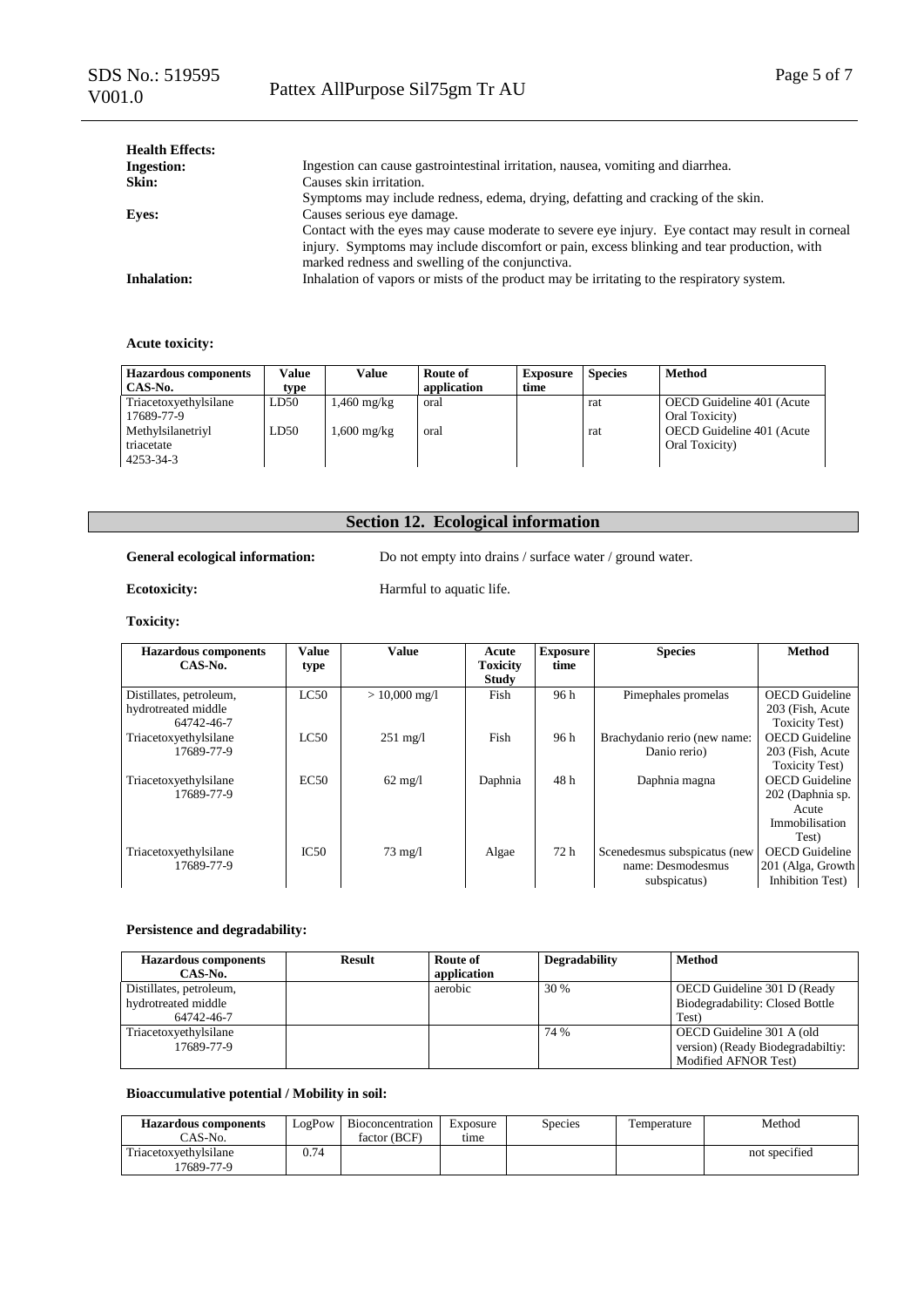|                                        | <b>Section 13. Disposal considerations</b>                                                                                                                                                                                                    |
|----------------------------------------|-----------------------------------------------------------------------------------------------------------------------------------------------------------------------------------------------------------------------------------------------|
| Waste disposal of product:             | Dispose of in accordance with local and national regulations.                                                                                                                                                                                 |
| <b>Disposal for uncleaned package:</b> | After use, tubes, cartons and bottles containing residual product should be disposed of as<br>chemically contaminated waste in an authorised legal land fill site or incinerated.<br>Disposal must be made according to official regulations. |

# **Section 14. Transport information**

### **Road and Rail Transport:**

Dangerous Goods information: Not classified as Dangerous Goods according to the criteria of the Australian Code for the Transport of Dangerous Goods by Road and Rail (ADG Code).

#### **General information:**

Not hazardous according to RID, ADR, ADN, IMDG, IATA-DGR.

# **Section 15. Regulatory information**

| <b>SUSMP Poisons Schedule</b> | None                                                                                |
|-------------------------------|-------------------------------------------------------------------------------------|
| AICS:                         | All components are listed or are exempt from listing on the Australian Inventory of |
|                               | Chemical Substances (AICS).                                                         |

| <b>Section 16. Other information</b> |                                                                                                                                                                                                                                                   |  |  |  |
|--------------------------------------|---------------------------------------------------------------------------------------------------------------------------------------------------------------------------------------------------------------------------------------------------|--|--|--|
| Abbreviations/acronyms:              | ADGC - Australian Dangerous Goods Code<br>IMDG: International Maritime Dangerous Goods code<br>IATA-DGR: International Air Transport Association – Dangerous Goods Regulations<br>STEL - Short term exposure limit<br>TWA - Time weighted average |  |  |  |
| <b>Reason for issue:</b>             | Reviewed SDS. Reissued with new date. involved chapters: 1 - 16                                                                                                                                                                                   |  |  |  |
| Date of previous issue:              | 30.04.2013                                                                                                                                                                                                                                        |  |  |  |
| Disclaimer:                          |                                                                                                                                                                                                                                                   |  |  |  |